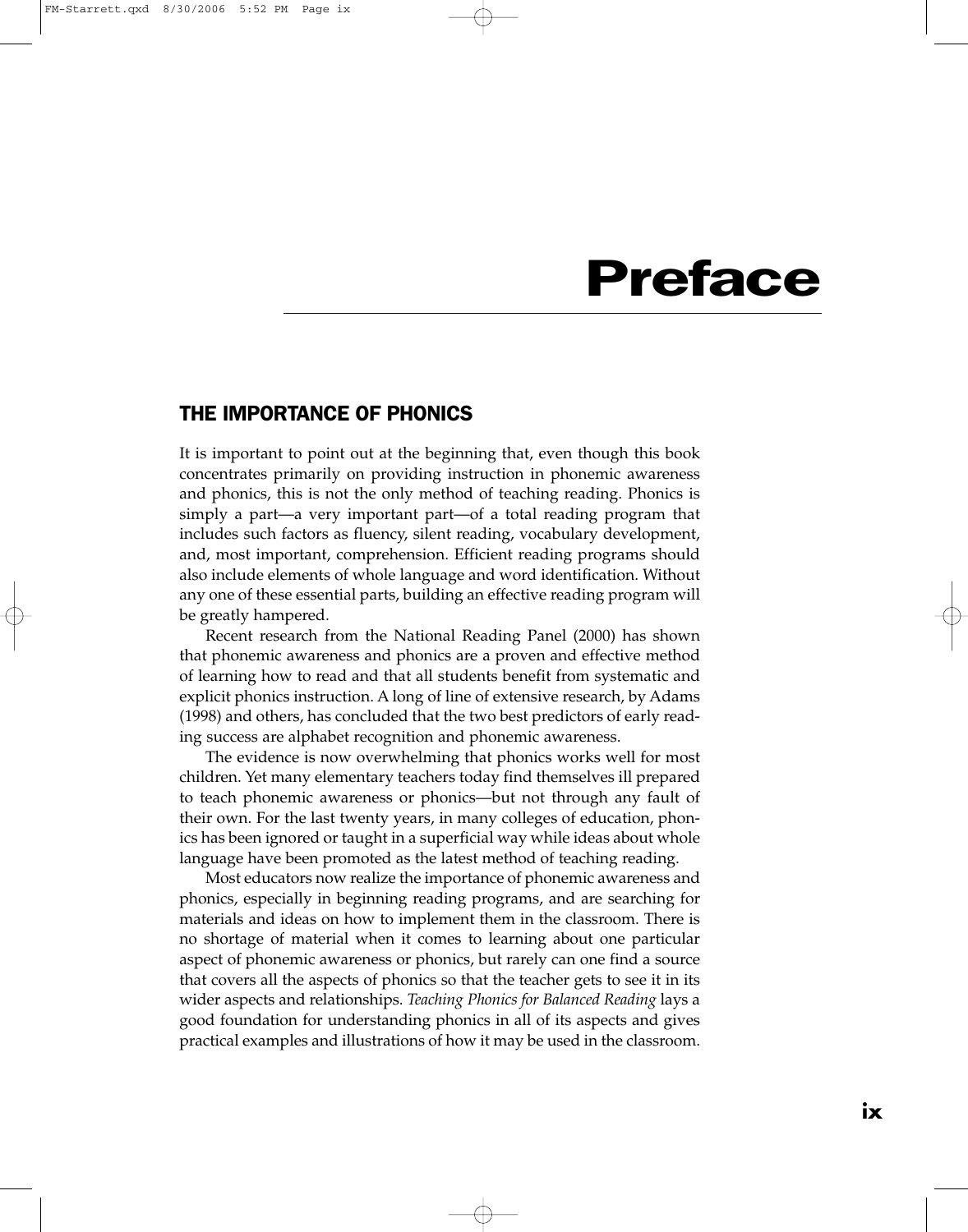#### X **TEACHING PHONICS FOR BALANCED READING**

## ABOUT THIS BOOK

While recognizing the value of other methods of teaching reading, and other aspects of reading—vocabulary development, comprehension, etc.— *Teaching Phonics for Balanced Reading* presents only material that emphasizes the phonological and structural analysis aspects of reading. The focus here is on providing teachers and educators with a solid grounding in phonics and guidance on teaching phonics as part of a balanced reading program.

The goal of this book is to explain the content and ideas of teaching phonics in such a way that they can be easily understood by those who have little information about how phonics might be used in the classroom, while also keeping the content technical enough for readers with more advanced understanding. *Teaching Phonics for Balanced Reading* is intended as a reference book, not as a textbook to be read once and then set aside. It is hoped that teachers will want to keep this book in their classrooms—to be used in making lesson plans or for informational purposes.

Each topic in *Teaching Phonics for Balanced Reading* is presented in such a way as to be general enough to cover the entire field yet specific enough to be of practical value. Principles of phonics are explicitly laid out. Rules and generalizations are enumerated and explained. In the section on blends and digraphs, for example, the reader will be exposed to all, or almost all, of the blends and digraphs. And when standards are discussed, specific examples will be given. All rules and examples are integrated into practical guidance on teaching phonics. The goal is for the reader to not only gain specific knowledge and examples of each topic but also see the day-to-day application of that knowledge in the classroom.

*Chapter One* opens the book with a historical perspective on the debate regarding the best way to teach reading, followed by a discussion of current research on phonemic awareness and phonics and how it can be used in the classroom.

*Chapter Two* tackles some of the concerns teachers have about teaching phonics, the problems involved in teaching letter-sound relationships, and the good news about phonics. This chapter should give teachers a better understanding of the order and sequencing of phonics instruction as well as insights into how it may be integrated in the classroom.

*Chapter Three* discusses the need to learn to identify, sound out, and reproduce the letters of the alphabet and the difficulties involved in this learning. At the end of the chapter, readers will find several activities that can be beneficial in augmenting the learning of the alphabet and its sounds. For many teachers, this is the most important chapter in the book, as so many reading problems have their origin at the very beginning stages of learning to read (for example, when first learning the alphabet).

*Chapters Four through Six* contain material about consonants, vowels, and syllabication. Each of these chapters starts with ideas and concepts that are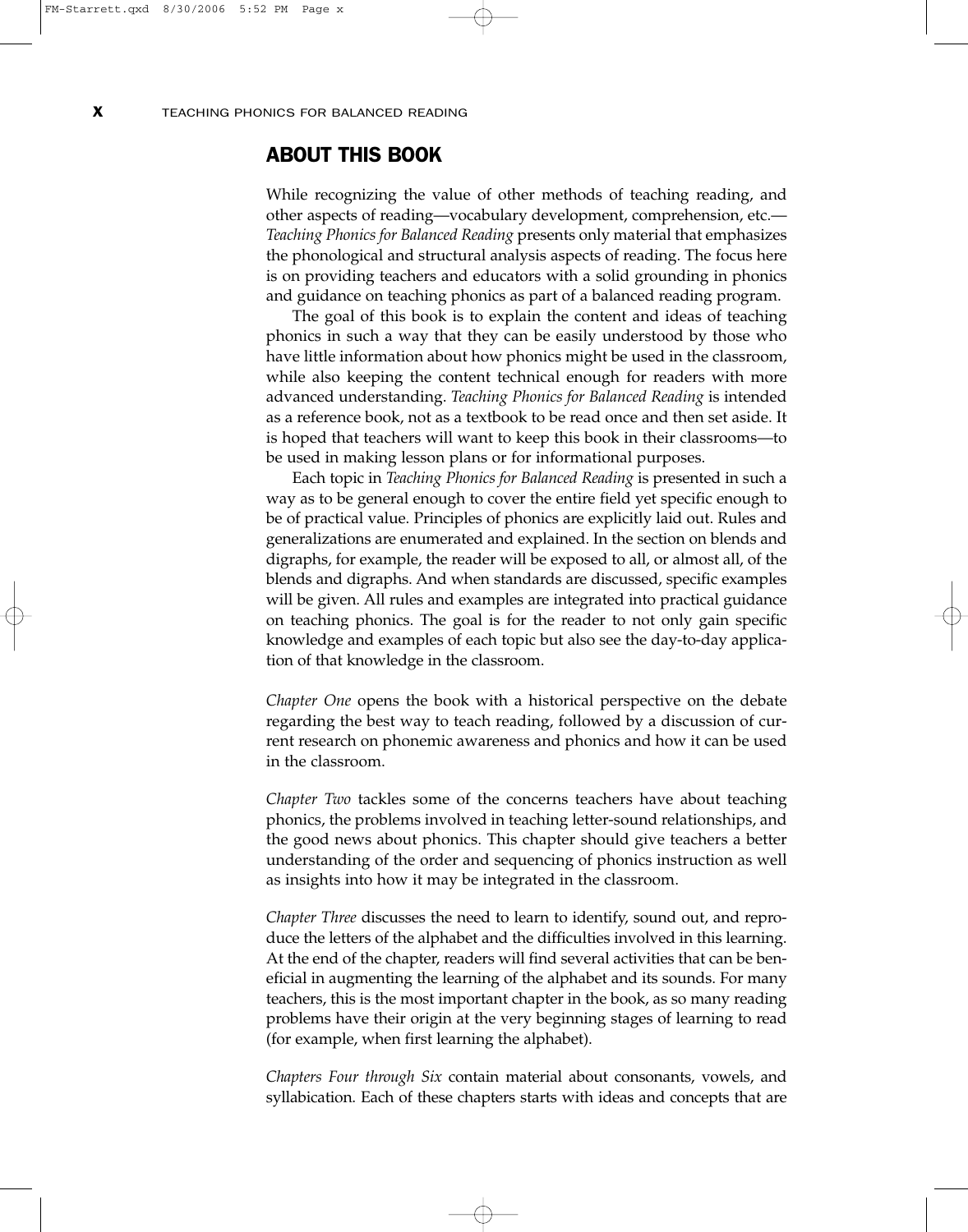easy to understand or less complex, and then proceeds to the more complicated ideas. The structure of each chapter represents the ascending order by which a teacher generally tries to introduce material to students. Rules and generalizations are presented in order to help teachers determine which ones are worth teaching or explaining to students and which ones have little or no value. It is generally conceded that rote memorization of most of these generalizations is a waste of time and serves little or no educational purpose. On the other hand, it is helpful for teachers to be aware of them as part of their knowledge and understanding of English orthography. Plenty of occasions will arise when this knowledge can be put to good use. Suggested classroom activities are interspersed throughout these chapters, placed near the discussion of relevant phonics topics.

*Chapter Seven* contains a discussion of educational standards for kindergarten through fifth grade as they relate to reading and phonics. In 2002 with the passage of No Child Left Behind and Reading First legislation, which were based on the findings of the National Reading Panel, educational reform efforts began to change how reading was being taught on the local, state, and national levels. This legislation opened up a whole new age of accountability for everyone involved in education—students, parents, teachers, administrators, local boards of education, and state departments of education—as they began working together toward the same objective: full literacy and mathematical proficiency for all students by 2014. Every state and school district set up grade level standards in reading to be achieved by all students. Two examples of these grade-level standards—the first from the state of Texas and the other created by the International Reading Association—can be found in Resource A: Standards for Elementary Education.

*The last chapter, Chapter Eight*, comprises informal tests, or assessments, that teachers can use to evaluate certain segments of phonemic awareness and word analysis skills. These assessments are specifically designed so that the teacher can quickly evaluate whether or not the child has mastered a particular skill. Using them for diagnostic or informal assessment purposes, the teacher can take note of each student's level of understanding and plan accordingly.

It must be pointed out that the manner in which the material is presented in each chapter does not necessarily reflect the exact order in which the material should be presented or learned in the classroom. As indicated earlier, the content of each chapter generally begins with the simpler concepts and proceeds from there to those that are more complicated or difficult to understand. The examples given for each lesson also proceed from simpler to more complex, and generally contain familiar sounds or words that students use in their active vocabulary. The particular order in which teachers may use these examples, however, will differ as the teachers' needs differ. Instead of trying to use everything in this book in the exact